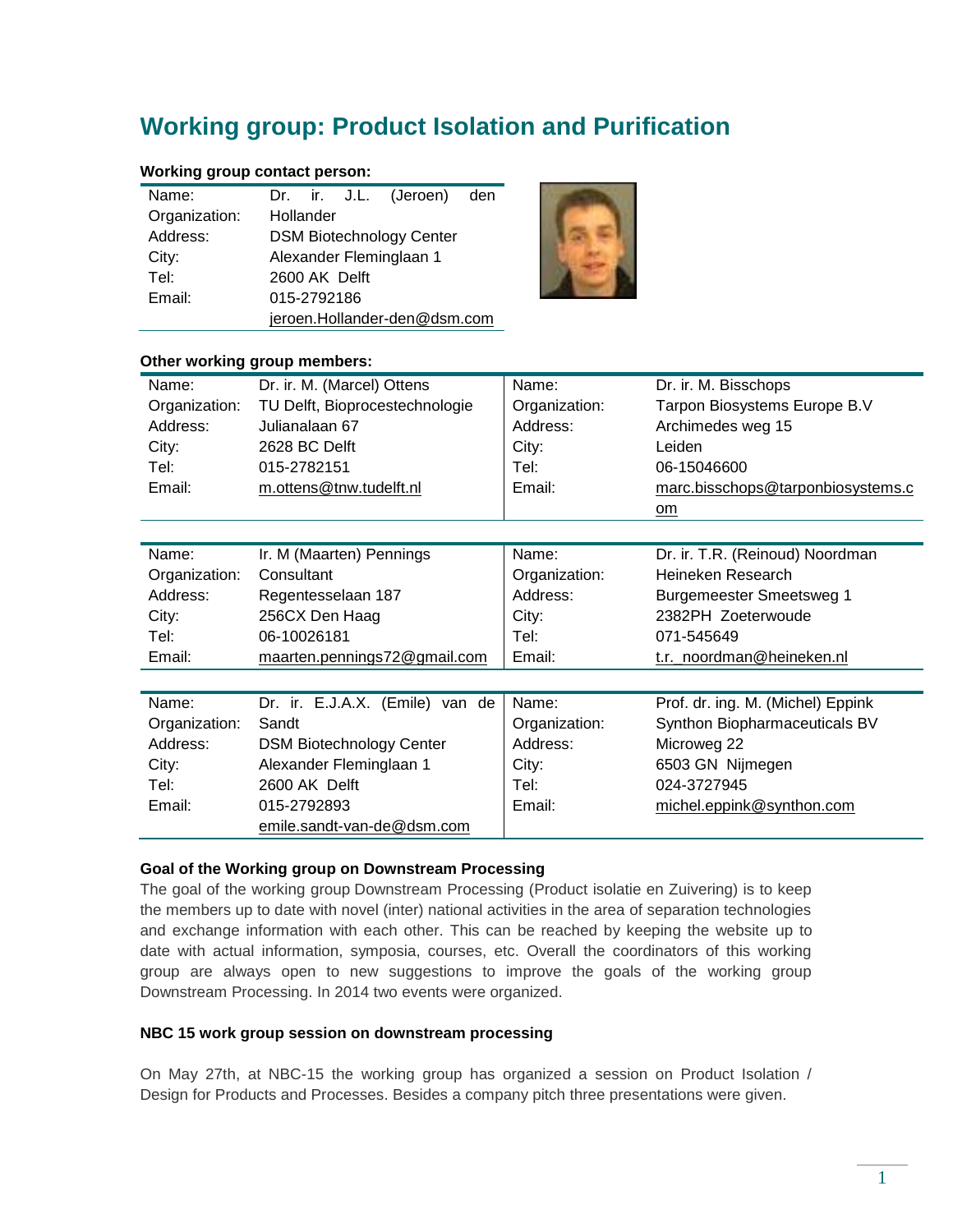Dr. ir. Edwin Zondervan from the Technical University Eindhoven presented a process systems engineering (PSE) approach to process and product design. It was demonstrated how the PSE tools can help in the systematic development of process flow sheets and the generation of new product ideas. Two successful examples of PSE for process and product design were presented: 1) The use of process synthesis tools, such as mathematical programming and super structure optimization for the generation of biorefinery production routes for biofuels from lignocellulosic biomass and 2) the use of the product driven process synthesis method (PDPS) for the generation of process and product ideas for nutraceuticals – polyphenols from tea and proteins from soy.

Dr. Ir. Marcel Ottens from Technical University Delft presented High Throughput Process Development for Biopharmaceuticals. Marcel showed the state-of-the-art of this High Throughput Biopharmaceutical Process Development approach. With the advent of biosimilars, antibody fragment products, antibody drug conjugates (ADC's) and other non-antibody biologicals, process development approaches are sought for that allow process design outside a platform process (1). In order to achieve this, biopharmaceutical industry resorts to high throughput screening (HTS), or High Throughput Process Development (HTPD). Adding mechanistic modeling to HTPD makes this approach more versatile, in line with FDA regulatory guidelines, achieves a better process understanding, and perfectly fits to the Quality by Design (QbD) approach.

Prof. Dr. Ing. Michel Eppink from Wageningen University and Research presented the Biorefinery of Microalgae, mild separation technologies for complex biomolecules. Biorefinery needs to be both mild and efficient to maintain the functionality of the products (e.g. native protein conformation) and thus value. For the development of a sustainable biobased economy and to guarantee economical feasibility it is essential to use all biomass ingredients for high value and bulk product applications. Biorefinery will result in ingredients for a variety of applications (e.g. food, feed, fuel, pharma, chemicals) to cope with the worldwide scarcity of food and fuel in the coming decades. The feasibility of microalgae biorefinery production was presented from biomass concentration, cell wall characterization, cell disruption, extraction towards fractionation technologies.

## **Mini symposium Vaccines**

On November 26<sup>th</sup>, 2014 a mini symposium was jointly organized with the Working Party on Cell & Fermentation Technology of the Dutch Biotechnological Society (NBV). The Vaccin symposium was hosted by Crucell in Leiden. Three lectures were given.

Zahia Hanas from Merial in Lyon, France presented the development of a next generation vaccine for Foot-and-Mouth Disease. Foot and Mouth Disease (FMD) disease is a, OIE-listed, highly contagious viral disease with severe financial implications for livestock industries. Current vaccines are based on the production of large volumes of wild type FMDV which are chemically inactivated and formulated with an adjuvant. Current vaccines have limited shelf life and require re-vaccination every 4–12 months. Despite, these disadvantages, it will be very difficult to replace conventional killed vaccine in the short term, because of their proven efficacy under laboratory and field conditions and low COGs. Zahia presented a review of the new developments that are expected to bring improved FMD vaccines to the market in the foreseeable future.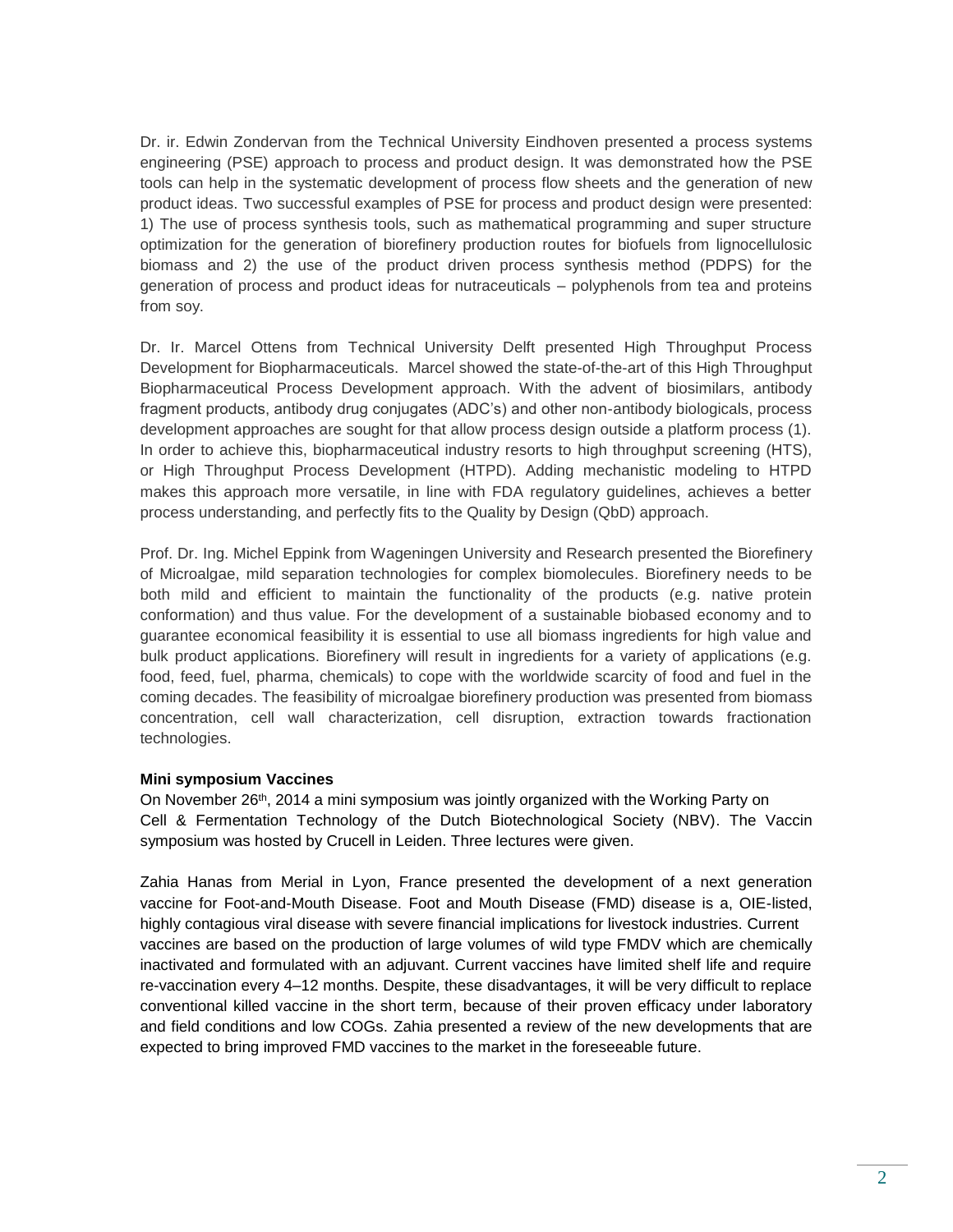

Dr. Yvonne Thomassen from Intravacc, in Bilthoven presented a next generation inactivated polio vaccine manufacturing to support Post Polio-Eradication Biosafety Goals. Starting from the current IPV production process based on wild type Salk strains, adaptations, such as lower virus cultivation temperature, were implemented. sIPV was produced at industrial scale followed by formulation of both plain and aluminum adjuvanted sIPV. The final products met the quality criteria, were immunogenic in rats, showed no toxicity in rabbits and were successfully tested in the clinic.

Dr. Beckley Kungah Nfor from Crucell, in Leiden presented a Cost-effective manufacturing method of viral vaccines. Their proprietary PER.C6® cell line and PIN platform technologies have enabled the expression and production of viral vaccines at high titers in cell cultures, thereby shifting opportunities for further CoG reduction to the downstream processing (DSP). Their DSP development strategy to overcome this challenge involves the direct use or adaptation of platform technologies across multiple vaccine candidates, followed by small scale optimization of bottleneck steps and finally process verification at pilot scale.